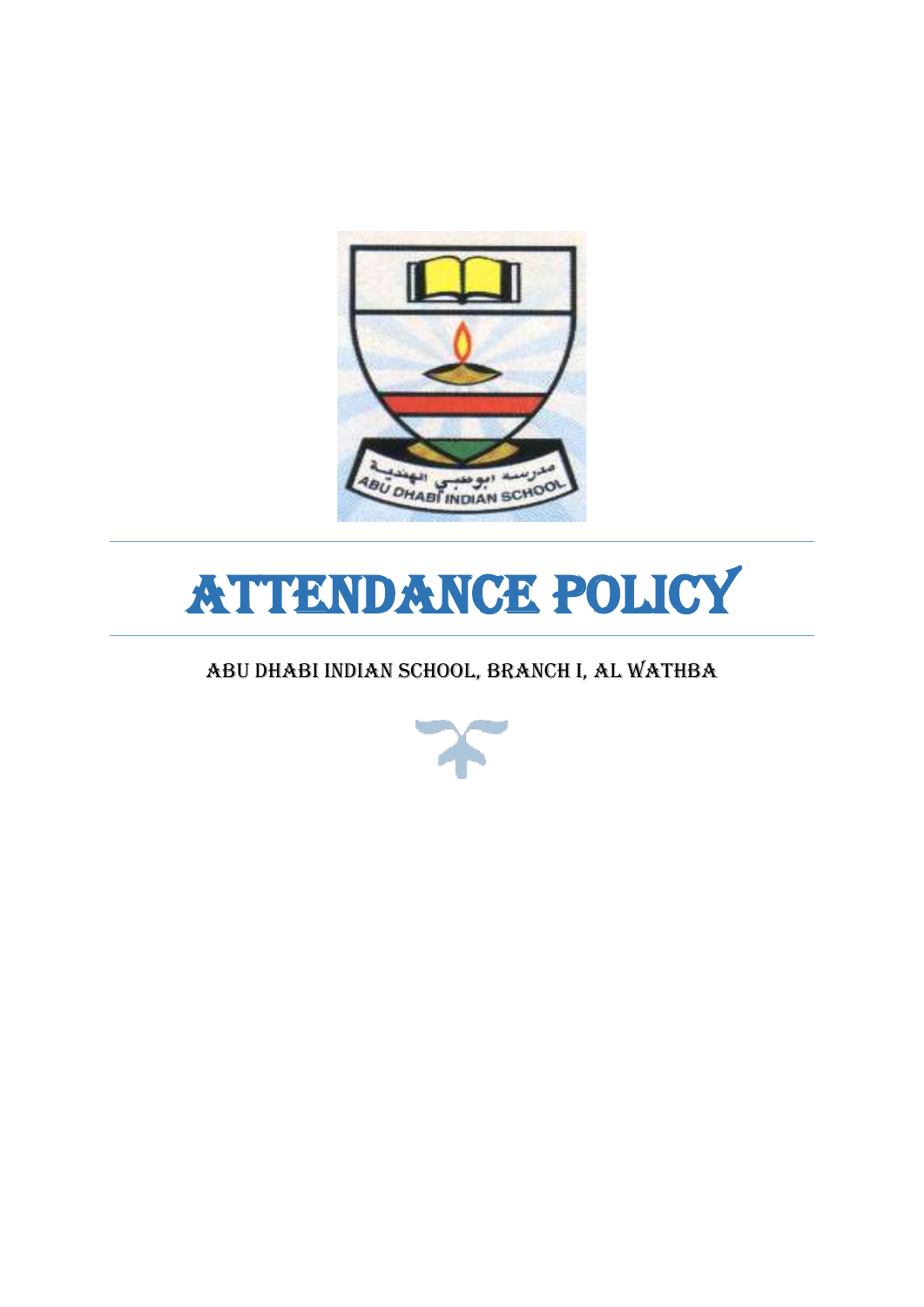

| <b>Name of Policy</b>                  | $\bullet$      | <b>ATTENDANCE POLICY</b>                                                                    |           |
|----------------------------------------|----------------|---------------------------------------------------------------------------------------------|-----------|
| <b>Purpose of Policy</b>               | $\ddot{\cdot}$ | To inform and ensure that the<br><b>ATTENDANCE POLICY is clear</b><br>and understood by all | Page $ 1$ |
| Approval for this Policy given by:     |                | Principal                                                                                   |           |
| <b>Responsibility for its update :</b> |                | Principal                                                                                   |           |
| Date of Approval                       | $\ddot{\cdot}$ | 10-01-2021                                                                                  |           |
| <b>Proposed Date of Review</b>         | $\mathbf{L}$   | 01-01-2023                                                                                  |           |

**Principal's Signature :** 

Shikanti.

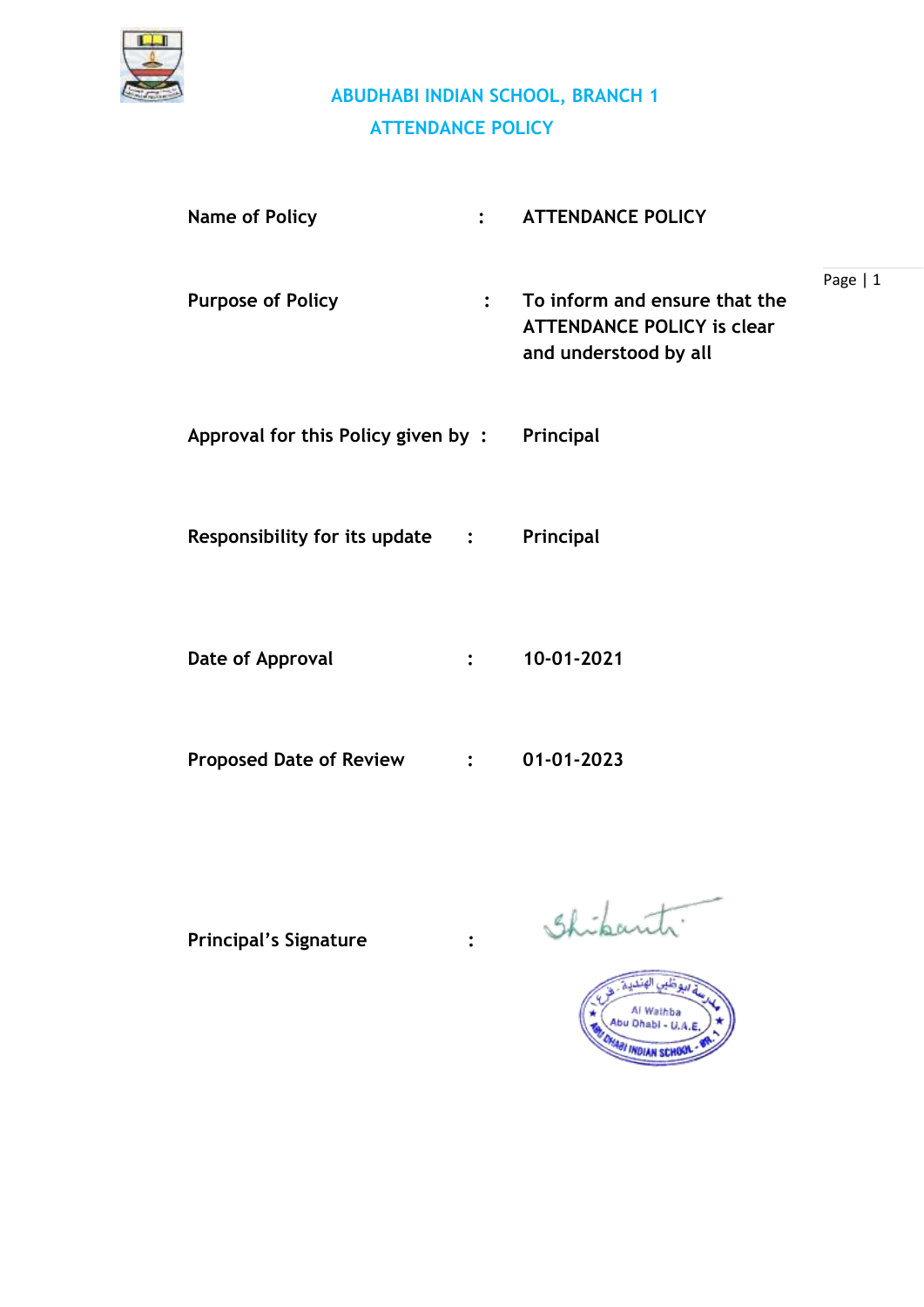

**AIM:** To ensure that all students are punctual to School

**OBJECTIVE:** To train and practice punctuality in student life, the main key to success.

#### **INTRODUCTION**

At Abu Dhabi Indian School Br.1, Al Wathba, we are concerned about our students' safety and well-being, thereby we request the parents to notify the school that the student will be absent by phone in the morning by 8.30 A.M. Failure to do this will result in the student receiving an unexcused absence. We want to reinforce the importance of regular school attendance.

#### **Basic requirements and responsibilities in relation to students' attendance at School:**

- ➢ Students are expected to attend School on every school day as specified in the School calendar.
- ➢ Students shall arrive at School punctually every day, attend morning assembly, and attend classes on time.
- ➢ Teachers will maintain a record of attendance by students for every day.
- $\triangleright$  School will maintain accurate daily attendance data for each student, including timely or late arrival to School.
- ➢ Parents/Guardians will make every effort to ensure that their children attend School every school day and arrive on time.
- $\triangleright$  If students need to be absent from School for a particular day, Parents/Guardians must inform the School accordingly
- ➢ When a student returns to School following an absence, Parents/Guardians must send a signed note to the School indicating the reason for the student's absence.
- $\triangleright$  Students are responsible for completing all assignments missed during their absence
- ➢ Parents/Guardians should seek to ensure that family vacations take place during scheduled School holidays.

#### **TYPES OF ABSENCES**

**Excused:** An absence due to illness, doctor's appointment, or serious illness or death of a family member. Students/parents must go to the teachers and request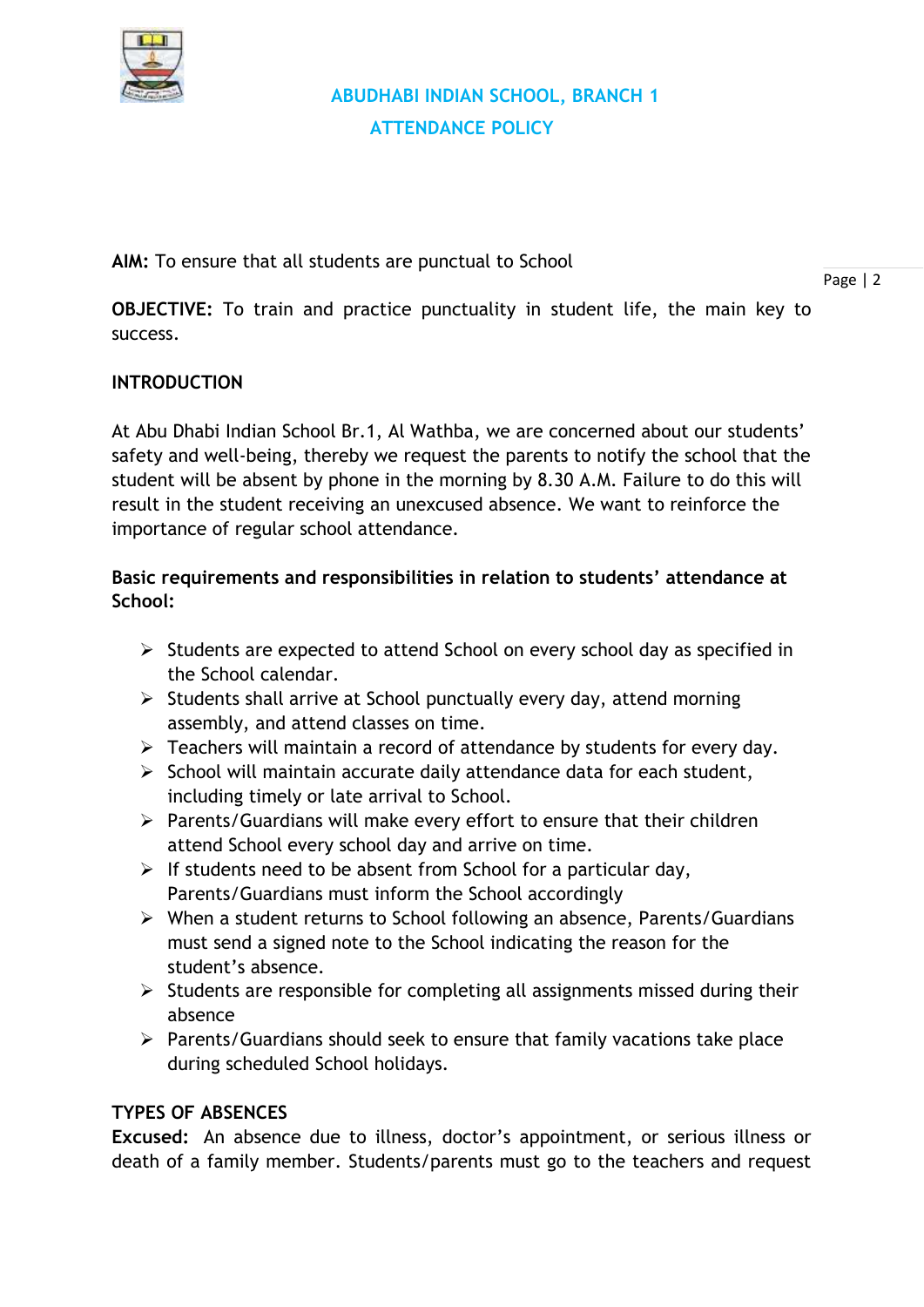

make-up work. The first five absences will only require a phone call to be excused. However, any absence after five will require a call and a doctor's note upon the return of the student to be excused.

**Explained:** An explained absence (not an absence due to illness, doctor's appointment, serious illness, or death of a family member) is when a parent/guardian takes the student out of school with the principal's prior knowledge and approval. Students will be required to get assignments for classes to be missed and an assignment form completed prior to leaving the school. The assignments will be due on the day the student returns to school. Failure to follow this policy will result in the absence being recorded as an unexcused absence.

**Extra-Curricular Activity Absences:** Students are allowed 4 activity absences. Activity absence is any absence that is school related or school sponsored. Extracurricular activities include, but not limited to, field, competitive events, and student activities. The student will be encouraged to take part in the extracurricular activities and will be marked as OD (On-Duty) for that particular day or days.

**Truancy:** A student who leaves school without parental consent or is absent from school on a regular basis without school authorization, or has a high rate of absenteeism shall be reported to the ADEC for legal action. Parents/Guardians are compelled to send their child to school and could incur legal liability for failure to do so.

**Unexcused:** An absence in which the student is out of school that does not qualify as excused or explained. The student will be brought to the office for disciplinary action and will receive no credit (0's) for all class work missed. In the case of parent, not calling to report an absence by 8:30 AM the morning of an absence, the school will attempt to reach the parents at home or work. The Principal has the ability to determine or change an absence from excused to unexcused, or from unexcused to excuse.

**Excessive Absences:** A student who has more than 10 days of unexcused absences in a semester may be subjected to grade retention. However, a student can serve 15 detention times to make up 1 day of being absent. A letter of notification will be sent to the parent/guardian after 5 unexcused absences occur in a semester and again after 10 unexcused absences. If a student or parent/guardian refuses to adhere to our attendance policy, they may be reported to the ADEC. The respective class teachers call the parent/guardian to find out the reason for the child's absence and the parents are also informed during the Open houses if there are frequent absenteeism.

Page | 3